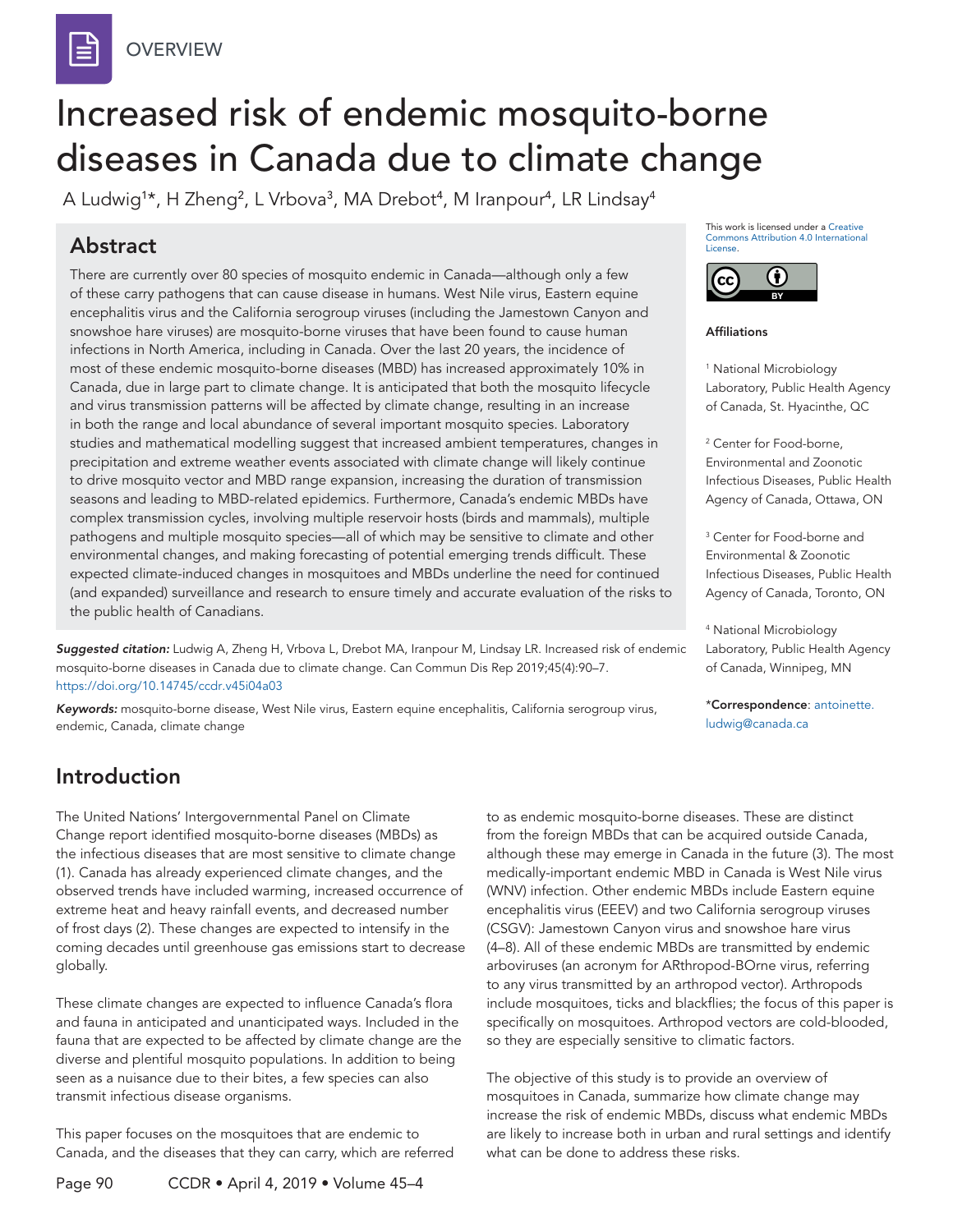## Endemic mosquito species in Canada

All four of the important endemic to Canada arboviruses (WNV, EEEV, Jamestown Canyon virus and snowshoe hare virus) are transmitted through bites of infected female mosquitoes that have acquired pathogens from specific mammalian or avian reservoir hosts (9). The main mosquito vectors for WNV are *Culex pipiens* and *Cx. restuans* in eastern Canada and *Cx. tarsalis* in western Canada (10). The main vector for EEEV is *Culiseta melanura* (11,12) and the main vectors for CSGV are a variety of non-Culex mosquitoes species (e.g. *Aedes*, *Culiseta* and *Anopheles* species) (13–15). Included in the CSGV are Jamestown Canyon and snowshoe hare viruses. The reservoirs for these pathogens vary between the mosquito species; for example, the main animal reservoir of Jamestown Canyon virus is the white-tailed deer (16), while for snowshoe hare virus it is (not surprisingly) the snowshoe hare and other small mammals (8). Humans are incidental or "dead-end" hosts for the endemic arboviruses; meaning that although they can be infected, they cannot subsequently transmit viruses to feeding mosquitoes with any efficiency due to low and transient viremia (4,10). Arboviruses can also occasionally be transmitted by blood transfusion or tissue transplants (17,18).

In addition to these traditionally endemic mosquitoes, many additional species have been introduced into Canada over the past few decades. In the 1970s, a comprehensive review of the insects and arachnids of Canada reported that there were 74 mosquito species (19). In the intervening 40 years, six species have been reported as newly established in Canada: *Ochlerotatus ventrovittis*; *Oc. japonicus*; *Cx. salinarius*; *Cx. erraticus*; *An. perplexens*; and *An. crucians* [(20), and *M Iranpour unpublished data*]. In addition, the geographic range of 10 species has expanded in Canada: *Uranotaenia sapphirina*; *Cs. melanura*; *Cs. minnesotae*; *Cx. tarsalis*; *Oc. sticticus*; *Oc. spencerii; Oc. dorsalis; Oc. nigromaculis; Oc. campestris;* and *Oc. cataphylla* (21). So there are now approximately 80 mosquito species in Canada.

Recently, invasive *Aedes* species have been found in southern Ontario and southern Quebec. Small numbers of *Aedes albopictus* were detected in parts of Windsor-Essex County in southern Ontario in 2016, 2017 and 2018 (22). The repeated detection of this species, over a number of collections sites, suggests that this species is now becoming endemic in this part of Canada. Specimens of *Ae. aegypti* were also collected at some of the same sites in Windsor, Ontario in 2016 and 2017 and at a single site in southern Quebec in 2017. Although these two *Aedes* strains are well known for transmission of exotic (non-native to Canada) MBD (3), they can also be a vector for MBDs already endemic to Canada, including WNV.

## Climate change will increase the risk of endemic mosquito-borne diseases

The key aspects of climate change that affect endemic mosquitoes are increases in temperature, and changes in rainfall patterns. An increase in precipitation generally increases the potential egg-laying and larval habitat for mosquitoes in the environment. The relationship is often non-linear, with above average rainfall generally increasing the abundance of mosquitoes by increasing the availability of standing water, while excessive or violent precipitation can play a leaching role and destroy the eggs and flush larvae from selected habitats (23). Elevated temperatures can increase rates of development of immature stages of the mosquito lifecycle, leading to higher reproductive rates and exponential population increases (24,25). These elevated temperatures shorten the extrinsic incubation period, so mosquitoes that have acquired infection become infectious sooner; for example, outbreaks of WNV infection appear to occur more frequently in Canada when seasonal temperatures are above average, as these conditions promote rapid build-up of virus in vector mosquitoes and favour extended host-seeking by potentially infected female mosquitoes (26). It has been reported that in Korea and Japan, the duration of the transmission season can be extended by several months when average summer temperatures increase by as little as 5°C (27). Changes in rainfall affect the availability of standing water, which is where mosquitoes lay their eggs and where immature mosquitoes live. Consequently, changes in rainfall strongly affect mosquito reproduction (28,29).

The impact of climate change on WNV transmission in Canada has been investigated in two studies with similar conclusions (30,31). Chen and colleagues (30) examined WNV transmission in the Prairies (where *Cx. tarsalis* is the main vector) and have projected an extension of seasonal activity of WNV-infected *Cx. tarsalis* from three months (June to August) to five months (May to September) by the 2080s. These authors also predicted a northward range expansion for *Cx. tarsalis* and WNV. Hongoh et al. (31) modelled the potential distribution of *Cx. pipiens*  populations in eastern Canada and predicted a similar northward range expansion for this eastern vector of WNV.

Birds and some mammals are important reservoirs for WNV and other MBDs. For WNV, a wide range of bird species serve as reservoirs, including corvids (i.e. crows, jays and magpies) and passerines (i.e. robins, sparrows, finches and starlings) (10,32–34). For other MBDs, mammals, such as deer, squirrels, chipmunks and hares, are the reservoir hosts. Climate change could affect these reservoir host populations in several ways, influencing their abundance and species distributions. It is possible that climate change could also affect individual and population health of the reservoir hosts as the more abundant viruses could also harm them directly.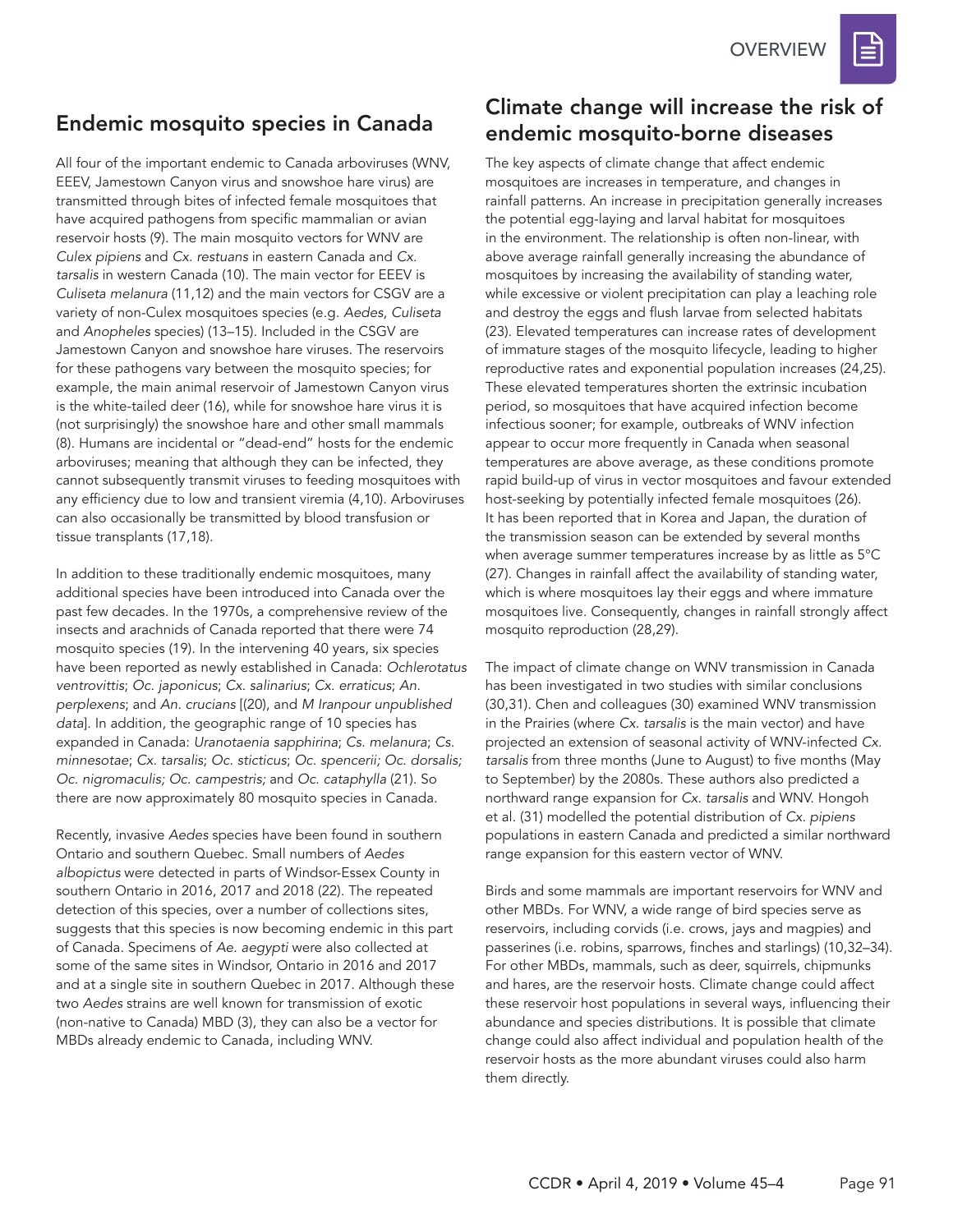

It is important to note that proliferation of mosquitoes and MBDs can also be affected by other environmental changes, including land-use changes, as well as vector control activities (35,36). Habitat loss and fragmentation (37) can also impact avian and mammal reservoirs (38).

# Current and emerging endemic mosquito-borne diseases

Different mosquito species have different characteristics with respect to preferred habitats and pathogen load. With climate change, WNV may increase in both urban and rural areas whereas other MBDs, such as EEEV and CSGV, may increase, particularly in rural areas. The following provides a short description of the current and emerging endemic MBDs.

## West Nile virus may increase in both rural and urban areas

West Nile virus is transmitted by *Cx. pipiens*, which is largely an urban mosquito, and *Cx. tarsalis*, which is largely a rural mosquito. Effects of climate change may affect WNV risk, particularly in urban areas in the east, and rural areas in the Prairies. The increase of number of mosquitoes, including those infected with MBDs, will have a more significant impact on public health in urban areas because that is where the vast majority of Canadian resides. Early symptoms of WNV include fever, headache, skin rash, nausea and muscle aches. Most affected people recover fully, but approximately 1% develops severe illness (meningitis, encephalitis, acute flaccid paralysis and poliomyelitis). Those over 70 years of age with underlying medical conditions and those who are immunocompromised are at greater risk of severe illness (39–42).

Since 2002, the annual reported incidence of WNV human cases has fluctuated significantly, ranging from 1,481 in 2003 to five cases in 2010 and 2,215 cases in 2007, which may be due in part to variations in weather affecting mosquito reproduction and virus transmission and variation in reporting (43). Geographical variation in the number of reported human cases of WNV has been dramatic as well: in 2003 and 2007 most human cases of WNV were reported from the Prairie regions (Alberta, Saskatchewan and Manitoba), but in 2002, 2012 and 2018 most cases occurred in Ontario and Quebec (43). This geographic variation is likely associated with local effects of weather on the different vectors, and on virus transmission and again, to some variation in reporting (28,29,44).

## Eastern equine encephalitis and California serogroup viruses will increase in rural areas

Eastern equine encephalitis virus is transmitted by *C. melanura*  mosquitoes, which thrive in freshwater swamps (11,12). The reservoir for this virus is avian hosts. Eastern equine encephalitis infection can be asymptomatic, or present as one of two types

of illness: systemic or encephalitic. Approximately a third of all people with encephalitis will die from the disease (45). A single human EEEV case was reported in Ontario in 2016 (43). Eastern equine encephalitis has been responsible for sporadic outbreaks in horses (and exotic birds) in Ontario since 1939 (46). Atypically large outbreaks of EEEV in horses were reported in Ontario, Quebec and Nova Scotia in 2008, 2009 and 2010 (46).

California serogroup viruses are transmitted via a number of mosquito species. The CSGV can cause febrile illness and neurologic disease (47). New testing methods were introduced in 2005 and over 200 probable and confirmed cases of CSGV were reported to the Public Health Agency of Canada and/or provincial public health laboratories from 2005 to 2014 (*M Drebot unpublished data*). Cases have been identified in all provinces as well as in the Northwest Territories and other northern regions. As well, seroprevalence studies have identified rates of exposure as high as 20%–40% or greater in specific regions of Canada [(*48–50), and M Drebot unpublished data*]. Since 2015, between 20 and 40 human cases have been observed annually in Canada, with the exception of 2017, when 122 cases were reported (43). This dramatic increase may be due, at least in part, to enhanced testing of those who presented with a WNV-like illness (patients were negative when tested for WNV, so further testing was requested). Based on the National WNV and other Arbovirus Report, there were more than 100 cases of Jamestown Canyon and snowshoe hare viruses in Quebec in 2017 (*H Zheng, H Wood and M Drebot, National WNV and other Arbovirus Report, unpublished report*). It is quite likely that CSGV cases are under-diagnosed due to the low level awareness of these pathogens among physicians and other health care practitioners.

# Current clinical and public health response

In the absence of vaccines or specific treatments, reducing mosquito habitat, reducing mosquito bites, early and accurate testing for MBDs in humans and ongoing surveillance form the core of the clinical and public health response.

## Preventive measures: preventing mosquito bites prevents infection

There is no vaccine or specific treatment for WNV, EEEV or CSGV infections, so prevention of infective mosquito bites is the cornerstone of control (43). Bites can be reduce by covering the skin (e.g. wearing long pants and loose-fitting shirts with long sleeves) and/or by using insect repellent containing the chemicals *N,N*-diethyl-*3*-methylbenzamide (DEET) or icaridin (51). Reducing mosquito habitat near homes, mainly by removing standing water, is also important. Municipalities, often in collaboration with provincial governments, have also funded mosquito abatement programs designed to reduce the size of nuisance and vector mosquito populations. The scope of these programs is highly variable across Canada but typically involve source reduction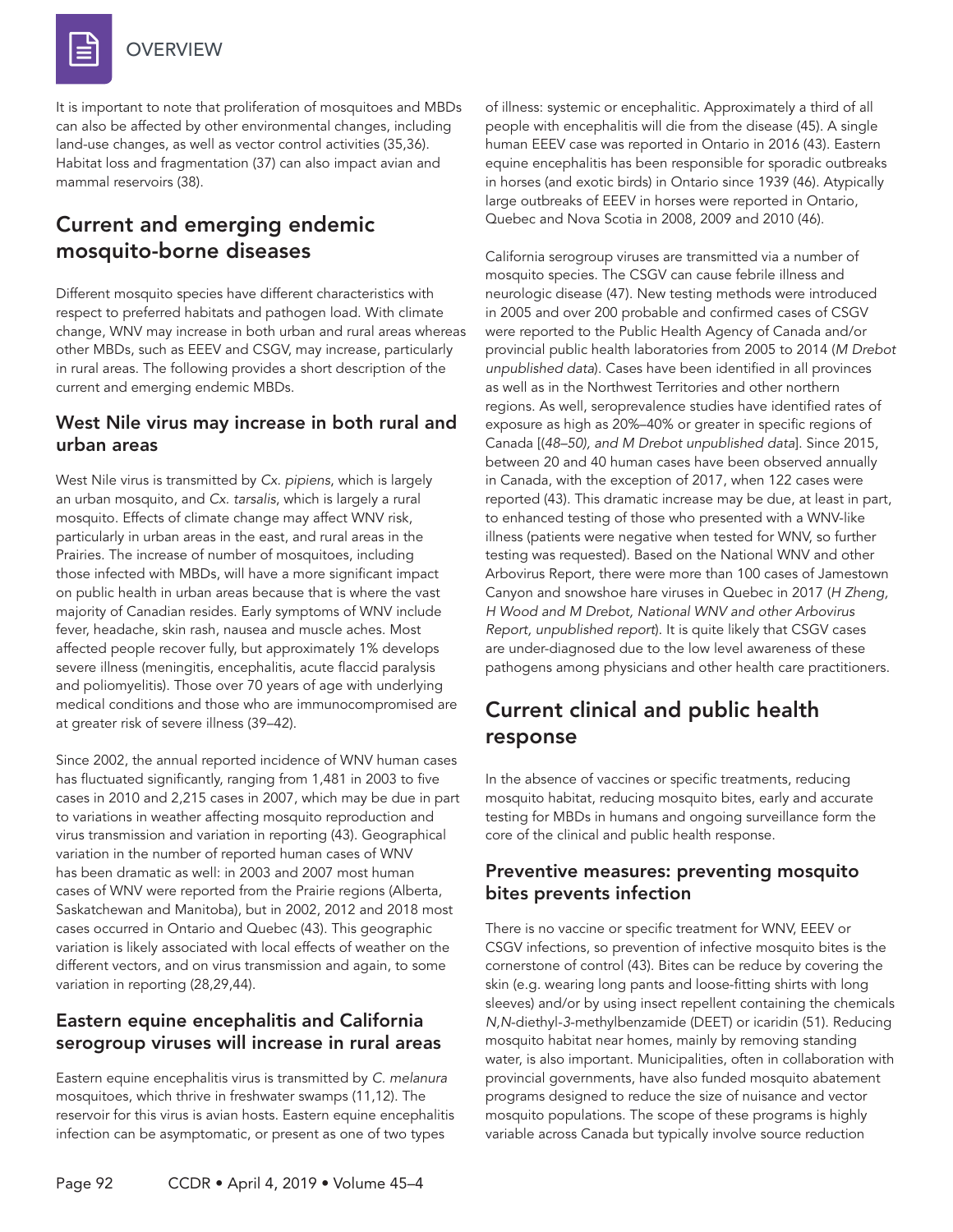**OVERVIEW** 



(removal of standing water), application of larvicides to standing water and, less frequently, aerial or vegetative treatments with products designed to kill adult mosquitoes.

#### Early diagnosis and testing of arboviruses

Early detection of MBDs is important to avoid potentially severe complications. Diagnosis of arbovirus infections can be challenging as patients often initially present with non-specific symptoms. The diagnosis of MBDs must be confirmed with laboratory testing. The National Microbiology Laboratory (Winnipeg) is the reference lab for EEEV and CSGV testing and for WNV for the provinces with low WNV occurrences (i.e. Newfoundland and Labrador, Prince Edward Island, Nova Scotia and New Brunswick). The provinces with higher WNV occurrences do their own testing.

## **Surveillance**

The World Health Organization has highlighted the importance of identifying and monitoring various vector populations as a component of global surveillance, including mosquitoes that may carry and transmit arboviruses, as surveillance for risk in mosquito populations is more timely than waiting for human disease cases to appear (52).

Currently, surveillance for arboviruses varies somewhat across jurisdictions in Canada and much of the effort has focused in the Prairies, Ontario and Quebec, where disease incidence is typically highest. For WNV, mosquito surveillance involves the counting of the different species of mosquitoes and calculating the infectivity rate in species that carry WNV. This surveillance approach needs to be expanded in terms of the geographical areas and the MBDs that are monitored. By doing this, changing boundaries of WNV can be tracked and the emergence of mosquitoes infected with EEEV, Jamestown Canyon virus, snowshoe hare virus and more can be detected to inform public health action.

Since WNV is currently a notifiable disease in Canada, surveillance includes monitoring the incidence of human infections, including detection the presence of WNV in blood donations (all donations are tested for a wide range of diseases and pathogens). In addition, mortality and morbidity trends in wild bird populations and in horses and other domesticated animals are monitored. These data are collected by provinces and territories for action by these jurisdictions, but surveillance information is also transferred to, synthesized and analyzed by the Public Health Agency of Canada, to provide a national picture that is disseminated to provincial and territorial partners on a weekly basis (43).

Since EEEV, Jamestown Canyon and snowshoe hare virus infections are not currently nationally notifiable diseases in Canada, there are no national surveillance programs to monitor their activity in mosquitoes, reservoirs or human populations. Nevertheless, the National Microbiology Laboratory tested for these arboviruses in patients who presented with symptoms

consistent with arboviral infections; identifying cases of both Jamestown Canyon and snowshoe hare virus infections (8,43). The National Microbiology Laboratory has also carried out seroprevalence studies for other orthobunyaviruses, such as Cache Valley virus. Cache Valley virus can cause neurological disease in both humans and livestock (53) and cases of symptomatic illness have been associated with positive serology in patients from Manitoba, Saskatchewan and Alberta (*M Drebot unpublished data*).

## **Discussion**

Climate change will undoubtedly influence the extent to which viruses are spread by endemic mosquitoes in the future, with increases in numbers and populations of endemic species (including those associated with arboviruses) and with introduction of new species (and associated pathogens) into Canada. Predicting how MBDs will respond to changes in climate is challenging: mosquitoes, reservoirs and the environment differ in their dependencies on climate change (54,55). This means that even modest climate changes may drive large increases in arbovirus transmission (1,56).

In addition, each MBD has unique transmission cycles, reservoirs and vectors. These may exist only in selected regions of Canada, so changes in prevalence of MBDs will be different from one region/landscape/habitat to another. It is anticipated that WNV will increase in both the rural and urban areas and the other currently endemic arboviruses (i.e. EEEV and CSGV) will increase in the rural areas.

There is a need to further explore the possible impacts of climate change on WNV, EEEV and CSGV in Canada. Ideally, these studies should consider and model each transmission cycle as a whole, not focusing only on one aspect, such as mosquito density or reservoir population dynamics. It will be important to advance our surveillance capacity not only for the expansion of existing arboviruses into new geographical areas but also for the appearance of new arboviruses, and to conduct research studies to better understand the changing and potentially expanding dynamics of arbovirus transmission dynamics.

The portrait of endemic mosquito species in Canada is always changing, and these changes in mosquito species (type, distribution and activity) are exacerbated by changes in our climate; clinicians and public health professionals will need to be aware of how these changes may impact MBD across Canada. We expect that the mean number of cases will increase, in conjunction with an increase in the number of different types of endemic arboviruses, in a relatively sporadic and unpredictable way. This will require a heightened vigilance from front line public health professionals as well as testing/surveillance laboratories.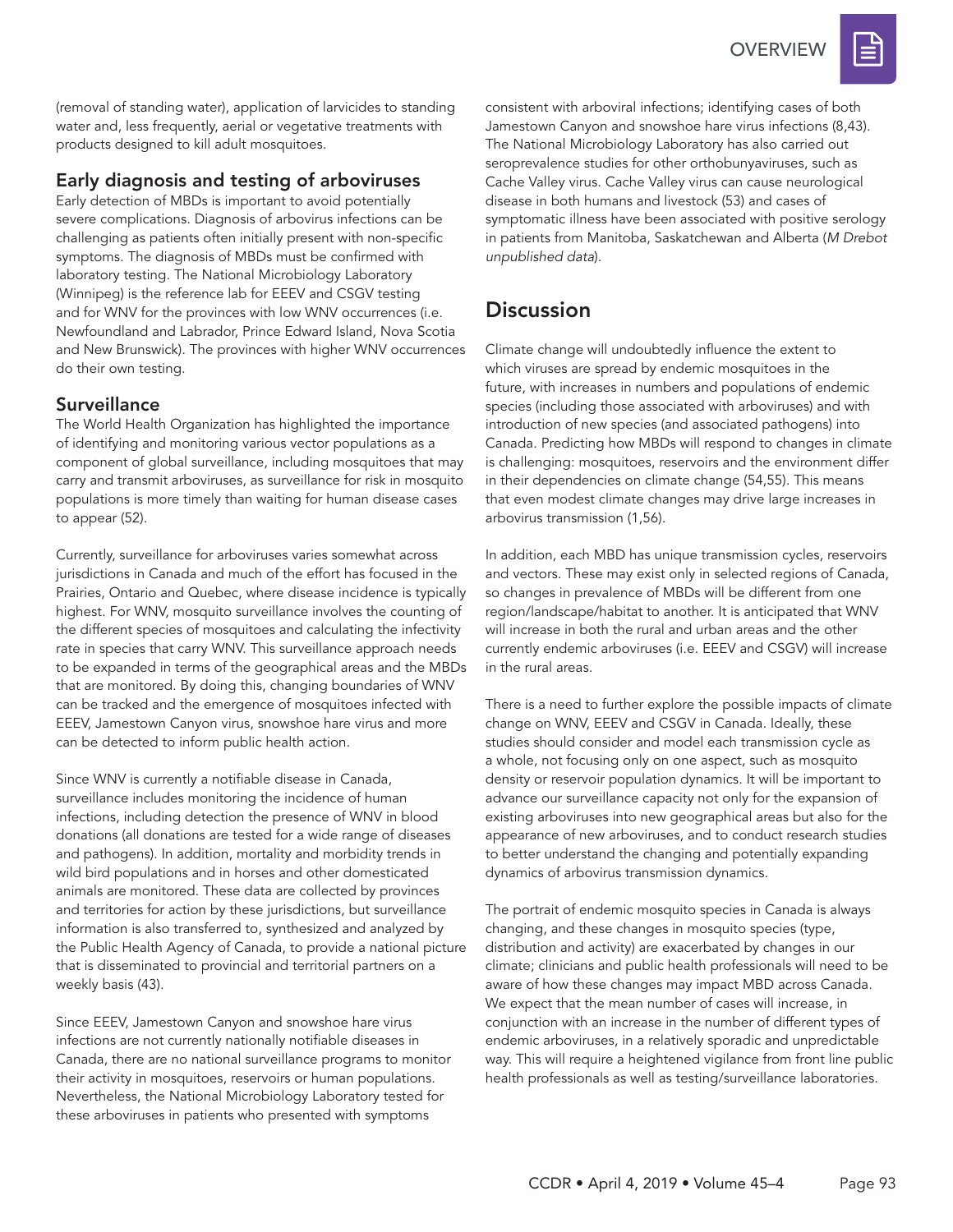

## **OVERVIEW**

## Conclusion

Climate change is anticipated to have significant effects on Canada's endemic mosquito populations and thus on MBDs such as WNV, EEEV and CSGV. MBDs have complex transmission cycles, involving multiple reservoir hosts (birds and mammals), and sometimes multiple mosquito species—all of which may all be differentially sensitive to climate and other environmental changes. Since WNV is a reportable disease, some data exists on disease prevalence and how this has changed over time, but much less is known about EEEV and CSGV. Reporting, and adequate treatment, is complicated by the symptoms of the MBDs, which may be less than definitive. The sporadic appearance of some MBDs has hampered the implementation of diagnostic testing for selected arboviruses at the provincial level and centralization of testing (at the National Microbiology Laboratory) is more cost effective for some arboviruses.

The expected climate-induced changes in mosquitoes and MBDs underline the need for continued surveillance and research to ensure timely and accurate evaluation of the public health risks to Canadians. Public health professionals and clinicians need to

promote awareness among Canadians of this important public health risk and be vigilant for the emergence and spread of new strains of mosquitoes and new mosquito-borne diseases.

## Authors' statement

AL — Principal writer HZ — Co-writer and reviewed drafts LV — Co-writer and reviewed drafts MAD — Co-writer and reviewed drafts LRL — Co-writer and reviewed drafts MI — Co-writer and reviewed drafts

## Conflict of interest

None.

# Funding

This work was supported by the Public Health Agency of Canada.

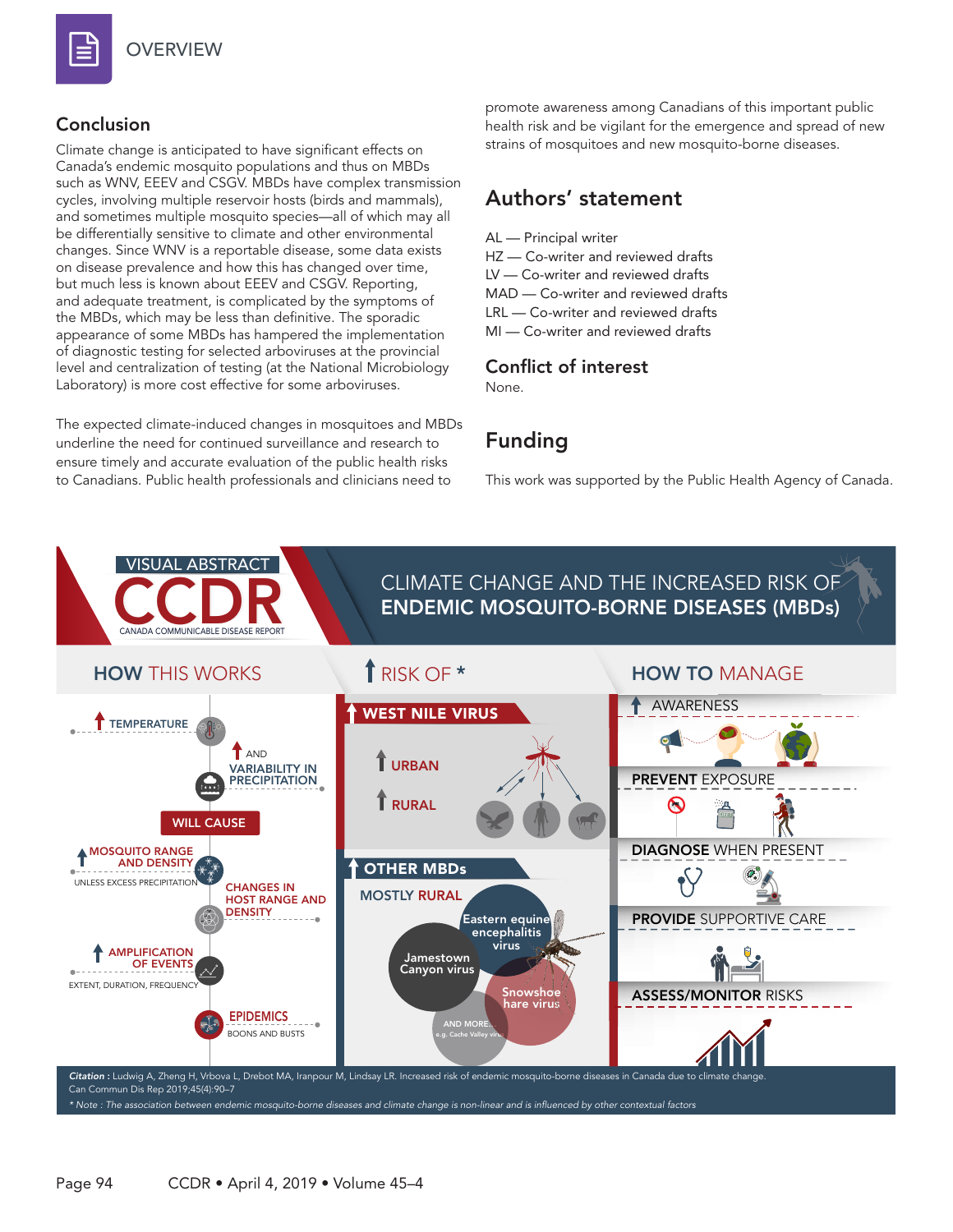

## References

- 1. Smith KR, Woodward A, Campbell-Lendrum D, Chadee DD, Honda Y, Liu Q, Olwoch JM, Revich B, Sauerborn R. Climate Change 2014: Impacts, Adaptation, and Vulnerability. Part A: Global and Sectoral Aspects. Contribution of Working Group II to the Fifth Assessment Report of the Intergovernmental Panel on Climate Change (WG11AR5). Cambridge (UK) and New York (NY): Cambridge University Press; 2014. Chapter 11, Human health: impacts, adaptation, and co-benefits; pp. 709-54. [www.ipcc.ch/site/assets/uploads/2018/02/WGIIAR5-](http://www.ipcc.ch/site/assets/uploads/2018/02/WGIIAR5-Chap11_FINAL.pdf ) [Chap11\\_FINAL.pdf](http://www.ipcc.ch/site/assets/uploads/2018/02/WGIIAR5-Chap11_FINAL.pdf )
- 2. Romero-Lankao P, Smith JB, Davidson DJ, Diffenbaugh NS, Kinney PL, Kirshen P, Kovacs P, Villers Ruiz L. Climate Change 2014: Impacts, Adaptation, and Vulnerability. Part B: Regional Aspects. Contribution of Working Group II to the Fifth Assessment Report of the Intergovernmental Panel on Climate Change (WG11AR5). Cambridge (UK) and New York (NY): Cambridge University Press; 2014. Chapter 26, North America; pp. 1439-98. [https://www.ipcc.ch/report/ar5/wg2/](https://www.ipcc.ch/report/ar5/wg2/ )
- 3. Ng V, Rees EE, Lindsay LR, Drebot MA, Brownstone T, Sadeghieh T, Khan SU. Could exotic mosquito-borne diseases emerge in Canada with climate change? Can Commun Dis Rep 2019;45(4):98–107.
- 4. Kulkarni MA, Berrang-Ford L, Buck PA, Drebot MA, Lindsay LR, Ogden NH. Major emerging vector-borne zoonotic diseases of public health importance in Canada. Emerg Microbes Infect 2015 Jun;4(6):e33[. PubMed](https://www.ncbi.nlm.nih.gov/entrez/query.fcgi?cmd=Retrieve&db=PubMed&list_uids=26954882&dopt=Abstract)
- 5. Rocheleau JP, Michel P, Lindsay LR, Drebot M, Dibernardo A, Ogden NH, Fortin A, Arsenault J. Risk factors associated with seropositivity to California serogroup viruses in humans and pet dogs, Quebec, Canada. Epidemiol Infect 2018 Jul;146(9):1167–76. [DOI](https://doi.org/10.1017/S0950268818001000 ) [PubMed](https://www.ncbi.nlm.nih.gov/entrez/query.fcgi?cmd=Retrieve&db=PubMed&list_uids=29716671&dopt=Abstract)
- Zheng H, Drebot MA, Coulthart MB. West Nile virus in Canada: ever-changing, but here to stay. Can Commun Dis Rep 2014 May;40(10):173–7. [DOI](https://doi.org/10.14745/ccdr.v40i10a01) [PubMed](https://www.ncbi.nlm.nih.gov/pubmed/29769840)
- 7. Patriquin G, Drebot M, Cole T, Lindsay R, Schleihauf E, Johnston BL, Dimitrova K, Traykova-Andonova M, Mask A, Haldane D, Hatchette TF High seroprevalence of Jamestown Canyon virus among deer and humans, Nova Scotia, Canada. Emerg Infect Dis 2018 Jan;24(1):118–21. [DOI](https://doi.org/10.3201/eid2401.170484 ) [PubMed](https://www.ncbi.nlm.nih.gov/entrez/query.fcgi?cmd=Retrieve&db=PubMed&list_uids=29260667&dopt=Abstract)
- 8. Drebot MA. Emerging mosquito-borne bunyaviruses in Canada. Can Commun Dis Rep 2015 Jun;41(6):117–23. [DOI](https://doi.org/10.14745/ccdr.v41i06a01)  [PubMed](https://www.ncbi.nlm.nih.gov/entrez/query.fcgi?cmd=Retrieve&db=PubMed&list_uids=29769943&dopt=Abstract)
- 9. Grubaugh ND, Ebel GD. Dynamics of West Nile virus evolution in mosquito vectors. Curr Opin Virol 2016 Dec;21:132–8. [DOI](https://doi.org/10.1016/j.coviro.2016.09.007) [PubMed](https://www.ncbi.nlm.nih.gov/entrez/query.fcgi?cmd=Retrieve&db=PubMed&list_uids=27788400&dopt=Abstract)
- 10. Kramer LD, Styer LM, Ebel GD. A global perspective on the epidemiology of West Nile virus. Annu Rev Entomol 2008;53:61–81. [DOI](https://doi.org/10.1146/annurev.ento.53.103106.093258) [PubMed](https://www.ncbi.nlm.nih.gov/entrez/query.fcgi?cmd=Retrieve&db=PubMed&list_uids=17645411&dopt=Abstract)
- 11. Armstrong PM, Andreadis TG. Eastern equine encephalitis virus in mosquitoes and their role as bridge vectors. Emerg Infect Dis 2010 Dec;16(12):1869–74. [DOI](https://doi.org/10.3201/eid1612.100640) [PubMed](https://www.ncbi.nlm.nih.gov/entrez/query.fcgi?cmd=Retrieve&db=PubMed&list_uids=21122215&dopt=Abstract)
- 12. Molaei G, Andreadis TG, Armstrong PM, Anderson JF, Vossbrinck CR. Host feeding patterns of Culex mosquitoes

and West Nile virus transmission, northeastern United States. Emerg Infect Dis 2006 Mar;12(3):468–74. [DOI](https://doi.org/10.3201/eid1203.051004) [PubMed](https://www.ncbi.nlm.nih.gov/entrez/query.fcgi?cmd=Retrieve&db=PubMed&list_uids=16704786&dopt=Abstract)

- 13. LeDuc JW. Epidemiology and ecology of the California serogroup viruses. Am J Trop Med Hyg 1987 Nov;37(3 Suppl):60S–8S. [DOI](https://doi.org/10.4269/ajtmh.1987.37.60S ) [PubMed](https://www.ncbi.nlm.nih.gov/entrez/query.fcgi?cmd=Retrieve&db=PubMed&list_uids=2891311&dopt=Abstract)
- 14. Pastula DM, Hoang Johnson DK, White JL, Dupuis AP 2nd, Fischer M, Staples JE. Jamestown Canyon Virus Disease in the United States-2000-2013. Am J Trop Med Hyg 2015 Aug;93(2):384–9. [DOI](https://doi.org/10.4269/ajtmh.15-0196 ) [PubMed](https://www.ncbi.nlm.nih.gov/entrez/query.fcgi?cmd=Retrieve&db=PubMed&list_uids=26033022&dopt=Abstract)
- 15. Webster D, Dimitrova K, Holloway K, Makowski K, Safronetz D, Drebot MA. California Serogroup Virus Infection Associated with Encephalitis and Cognitive Decline, Canada, 2015. Emerg Infect Dis 2017 Aug;23(8):1423–4. [DOI](https://doi.org/10.3201/eid2308.170239 ) [PubMed](https://www.ncbi.nlm.nih.gov/entrez/query.fcgi?cmd=Retrieve&db=PubMed&list_uids=28726628&dopt=Abstract)
- 16. Andreadis TG, Anderson JF, Armstrong PM, Main AJ. Isolations of Jamestown Canyon virus (Bunyaviridae: Orthobunyavirus) from field-collected mosquitoes (Diptera: Culicidae) in Connecticut, USA: a ten-year analysis, 1997- 2006. Vector Borne Zoonotic Dis 2008 Apr;8(2):175–88. [DOI](https://doi.org/10.1089/vbz.2007.0169)  [PubMed](https://www.ncbi.nlm.nih.gov/entrez/query.fcgi?cmd=Retrieve&db=PubMed&list_uids=18386967&dopt=Abstract)
- 17. Public Health Agency of Canada Pathogen Safety Data Sheets: Infectious Substances – West Nile virus (WNV). Ottawa (ON): PHAC;2018. [https://www.canada.ca/en/public](https://www.canada.ca/en/public-health/services/laboratory-biosafety-biosecurity/pathogen-safety-data-sheets-risk-assessment/west-nile-virus.html)[health/services/laboratory-biosafety-biosecurity/pathogen](https://www.canada.ca/en/public-health/services/laboratory-biosafety-biosecurity/pathogen-safety-data-sheets-risk-assessment/west-nile-virus.html)[safety-data-sheets-risk-assessment/west-nile-virus.html](https://www.canada.ca/en/public-health/services/laboratory-biosafety-biosecurity/pathogen-safety-data-sheets-risk-assessment/west-nile-virus.html)
- 18. Fonseca K, Prince GD, Bratvold J, Fox JD, Pybus M, Preksaitis JK, Tilley P. West Nile virus infection and conjunctival exposure. Emerg Infect Dis 2005 Oct;11(10):1648–9. [DOI](https://doi.org/10.3201/eid1110.040212 ) [PubMed](https://www.ncbi.nlm.nih.gov/entrez/query.fcgi?cmd=Retrieve&db=PubMed&list_uids=16355512&dopt=Abstract)
- 19. Wood DM, Dang PT, Ellis RA. The Insects and Arachnids of Canada. Part 6: The Mosquitoes of Canada Diptera: Culicidae. Publication 1686. Ottawa (ON): Biosystematics Research Institute, Research Branch, Agriculture Canada; 2012. [https://issuu.com/agropec/docs/insects\\_and\\_](https://issuu.com/agropec/docs/insects_and_arachnids_part_6) [arachnids\\_part\\_6](https://issuu.com/agropec/docs/insects_and_arachnids_part_6)
- 20. Giordano BV, Gasparotto A, Hunter FF. A checklist of the 67 mosquito species of Ontario, Canada. J Am Mosq Control Assoc 2015 Mar;31(1):101–3. [DOI](https://doi.org/10.2987/14-6456R.1) [PubMed](https://www.ncbi.nlm.nih.gov/entrez/query.fcgi?cmd=Retrieve&db=PubMed&list_uids=25843183&dopt=Abstract)
- 21. Iranpour M, Lindsay LR, Dibernardo A. Culiseta melanura (Diptera: Culicidae), a new record for the Manitoba mosquito fauna. Proc Entomol Soc Manitoba. 2009;5:21-5. [https://](https://home.cc.umanitoba.ca/~fieldspg/pdf/Iranpour_et_al_2009.pdf
) [home.cc.umanitoba.ca/~fieldspg/pdf/Iranpour\\_et\\_al\\_2009.](https://home.cc.umanitoba.ca/~fieldspg/pdf/Iranpour_et_al_2009.pdf
) [pdf](https://home.cc.umanitoba.ca/~fieldspg/pdf/Iranpour_et_al_2009.pdf
)
- 22. June CB. 5, 2018. [www.cbc.ca/news/canada/windsor/](http://www.cbc.ca/news/canada/windsor/mosquito-trap-captures-known-carriers-zika-virus-1.4693081
) [mosquito-trap-captures-known-carriers-zika-virus-1.4693081](http://www.cbc.ca/news/canada/windsor/mosquito-trap-captures-known-carriers-zika-virus-1.4693081
)
- 23. Clements AN. The Biology of Mosquitoes, Vol 1, Development, Nutrition and Reproduction. CABI Publishing; 1992. 532 p. [www.cabi.org/bookshop/book/9780851993744](http://www.cabi.org/bookshop/book/9780851993744 )
- 24. Alto BW, Juliano SA. Temperature effects on the dynamics of Aedes albopictus (Diptera: Culicidae) populations in the laboratory. J Med Entomol 2001 Jul;38(4):548–56.[DOI](https://doi.org/10.1603/0022-2585-38.4.548) [PubMed](https://www.ncbi.nlm.nih.gov/entrez/query.fcgi?cmd=Retrieve&db=PubMed&list_uids=11476335&dopt=Abstract)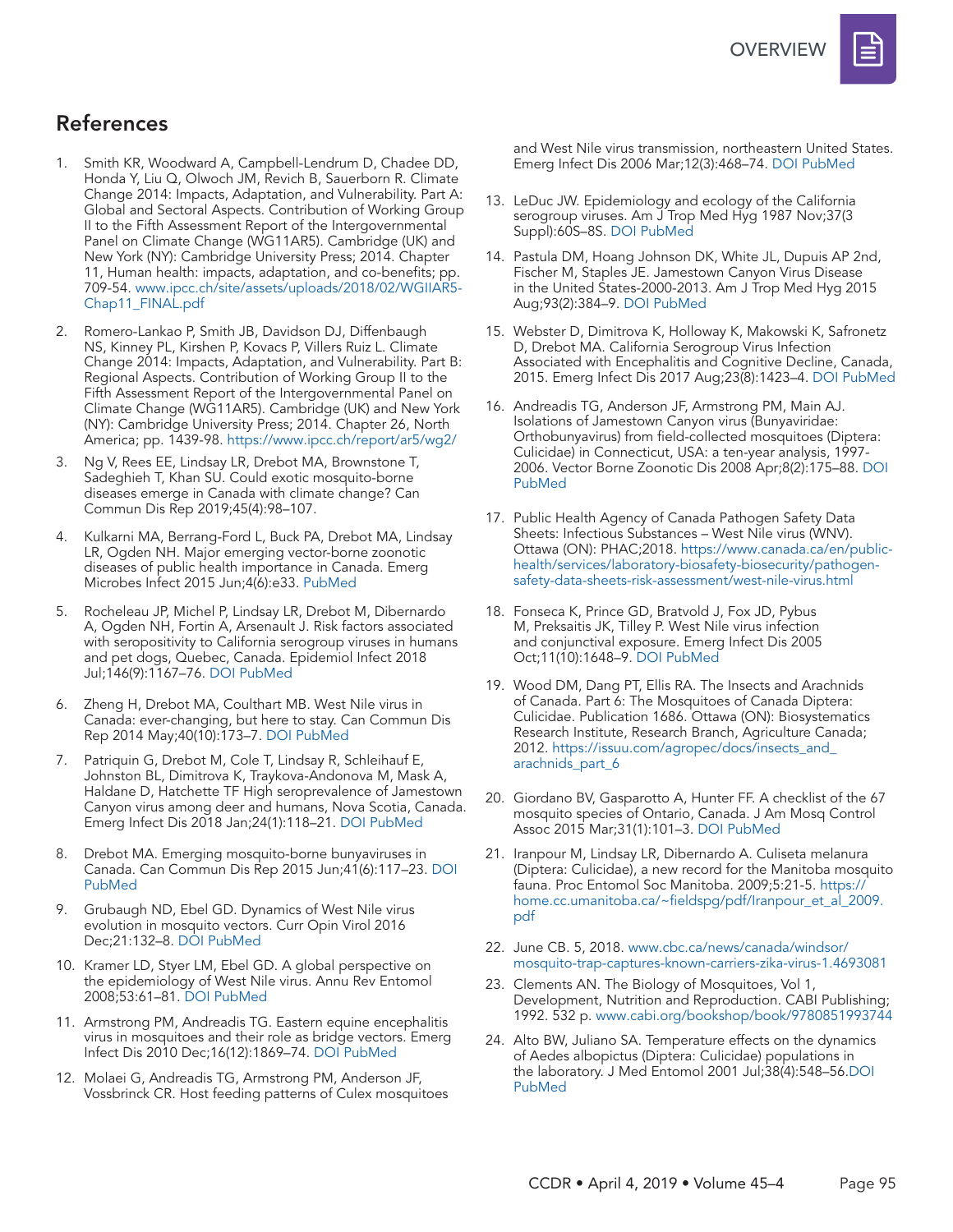

- 25. Semenza JC, Suk JE, Estevez V, Ebi KL, Lindgren E. Mapping climate change vulnerabilities to infectious diseases in Europe. Environ Health Perspect 2012 Mar;120(3):385–92. [DOI](https://doi.org/10.1289/ehp.1103805) [PubMed](https://www.ncbi.nlm.nih.gov/entrez/query.fcgi?cmd=Retrieve&db=PubMed&list_uids=22113877&dopt=Abstract)
- 26. Mallya S, Sander B, Roy-Gagnon MH, Taljaard M, Jolly A, Kulkarni MA. Factors associated with human West Nile virus infection in Ontario: a generalized linear mixed modelling approach. BMC Infect Dis 2018 Mar;18(1):141. [DOI](https://doi.org/10.1186/s12879-018-3052-6) [PubMed](https://www.ncbi.nlm.nih.gov/entrez/query.fcgi?cmd=Retrieve&db=PubMed&list_uids=29587649&dopt=Abstract)
- 27. Lee SH, Nam KW, Jeong JY, Yoo SJ, Koh YS, Lee S, Heo ST, Seong SY, Lee KH. The effects of climate change and globalization on mosquito vectors: evidence from Jeju Island, South Korea on the potential for Asian tiger mosquito (Aedes albopictus) influxes and survival from Vietnam rather than Japan. PLoS One 2013 Jul;8(7):e68512.[DOI](https://doi.org/10.1371/journal.pone.0068512) [PubMed](https://www.ncbi.nlm.nih.gov/entrez/query.fcgi?cmd=Retrieve&db=PubMed&list_uids=23894312&dopt=Abstract)
- 28. Wang J, Ogden NH, Zhu H. The impact of weather conditions on Culex pipiens and Culex restuans (Diptera: Culicidae) abundance: a case study in Peel Region. J Med Entomol 2011 Mar;48(2):468–75. [DOI](https://doi.org/10.1603/ME10117)
- 29. Yoo EH, Chen D, Diao C, Russell C. The Effects of Weather and Environmental Factors on West Nile Virus Mosquito Abundance in Greater Toronto Area. Earth Interact 2016;20(3):1–22. [DOI](https://doi.org/10.1175/EI-D-15-0003.1)
- 30. Chen CC, Jenkins E, Epp T, Waldner C, Curry PS, Soos C. Climate change and West Nile virus in a highly endemic region of North America. Int J Environ Res Public Health 2013 Jul;10(7):3052–71. [DOI](https://doi.org/10.3390/ijerph10073052 ) [PubMed](https://www.ncbi.nlm.nih.gov/entrez/query.fcgi?cmd=Retrieve&db=PubMed&list_uids=23880729&dopt=Abstract)
- 31. Hongoh V, Berrang-Ford L, Scott ME, Lindsay LR. Expanding geographical distribution of the mosquito, Culex pipiens, in Canada under climate change. Appl Geogr 2012;33(1):53– 62. [DOI](https://doi.org/10.1016/j.apgeog.2011.05.015)
- 32. Reisen WK. Ecology of West Nile virus in North America. Viruses 2013 Sep;5(9):2079–105. [DOI](https://doi.org/10.3390/v5092079) [PubMed](https://www.ncbi.nlm.nih.gov/entrez/query.fcgi?cmd=Retrieve&db=PubMed&list_uids=24008376&dopt=Abstract)
- 33. Ludwig A, Bigras-Poulin M, Michel P, Bélanger D. Risk factors associated with West Nile virus mortality in American Crow populations in Southern Quebec. J Wildl Dis 2010 Jan;46(1):195–208. [DOI](https://doi.org/10.7589/0090-3558-46.1.195)
- 34. Kilpatrick AM, Kramer LD, Jones MJ, Marra PP, Daszak P. West Nile virus epidemics in North America are driven by shifts in mosquito feeding behavior. PLoS Biol 2006 Apr;4(4):e82. [DOI](https://doi.org/10.1371/journal.pbio.0040082) [PubMed](https://www.ncbi.nlm.nih.gov/entrez/query.fcgi?cmd=Retrieve&db=PubMed&list_uids=16494532&dopt=Abstract)
- 35. Lafferty KD. The ecology of climate change and infectious diseases. Ecology 2009 Apr;90(4):888–900. [DOI](https://doi.org/10.1890/08-0079.1) [PubMed](https://www.ncbi.nlm.nih.gov/entrez/query.fcgi?cmd=Retrieve&db=PubMed&list_uids=19449681&dopt=Abstract)
- 36. Wilson K. Climate change and the spread of infectious ideas. Ecology 2009 Apr;90(4):901–2. [DOI](https://doi.org/10.1890/08-2027.1) [PubMed](https://www.ncbi.nlm.nih.gov/entrez/query.fcgi?cmd=Retrieve&db=PubMed&list_uids=19449682&dopt=Abstract)
- 37. Natural Resources Canada. Canada in a Changing Climate: Sector Perspectives on Impacts and Adaptation. Warren FJ, Lemmen DS, editors. Ottawa (ON):Government of Canada; 2014. 286 p. [www.nrcan.gc.ca/environment/](http://www.nrcan.gc.ca/environment/resources/publications/impacts-adaptation/reports/assessments/2014/16309) [resources/publications/impacts-adaptation/reports/](http://www.nrcan.gc.ca/environment/resources/publications/impacts-adaptation/reports/assessments/2014/16309) [assessments/2014/16309](http://www.nrcan.gc.ca/environment/resources/publications/impacts-adaptation/reports/assessments/2014/16309)
- 38. Berteaux D, Stenseth NC. Measuring, understanding and projecting the effects of large-scale climatic variability on mammals. Clim Res 2006;32(2):95–7.
- 39. Petersen LR, Carson PJ, Biggerstaff BJ, Custer B, Borchardt SM, Busch MP. Estimated cumulative incidence of West Nile virus infection in US adults, 1999-2010. Epidemiol Infect 2013 Mar;141(3):591–5. [DOI](https://doi.org/10.1017/S0950268812001070) [PubMed](https://www.ncbi.nlm.nih.gov/entrez/query.fcgi?cmd=Retrieve&db=PubMed&list_uids=22640592&dopt=Abstract)
- 40. Petersen LR, Brault AC, Nasci RS. West Nile virus: review of the literature. JAMA 2013 Jul;310(3):308–15. [DOI](https://doi.org/10.1001/jama.2013.8042) [PubMed](https://www.ncbi.nlm.nih.gov/entrez/query.fcgi?cmd=Retrieve&db=PubMed&list_uids=23860989&dopt=Abstract)
- 41. Sejvar JJ. Clinical manifestations and outcomes of West Nile virus infection. Viruses 2014 Feb;6(2):606–23. [DOI](https://doi.org/10.3390/v6020606) [PubMed](https://www.ncbi.nlm.nih.gov/entrez/query.fcgi?cmd=Retrieve&db=PubMed&list_uids=24509812&dopt=Abstract)
- 42. Badawi A, Velummailum R, Ryoo SG, Senthinathan A, Yaghoubi S, Vasileva D, Ostermeier E, Plishka M, Soosaipillai M, Arora P. Prevalence of chronic comorbidities in dengue fever and West Nile virus: A systematic review and meta-analysis. PLoS One 2018 Jul;13(7):e0200200. [DOI](https://doi.org/10.1371/journal.pone.0200200)  [PubMed](https://www.ncbi.nlm.nih.gov/entrez/query.fcgi?cmd=Retrieve&db=PubMed&list_uids=29990356&dopt=Abstract)
- 43. Public Health Agency of Canada. Surveillance of West Nile virus. Ottawa (ON): PHAC; 2018 [www.canada.ca/en/public](http://www.canada.ca/en/public-health/services/diseases/west-nile-virus/surveillance-west-nile-virus.html )[health/services/diseases/west-nile-virus/surveillance-west](http://www.canada.ca/en/public-health/services/diseases/west-nile-virus/surveillance-west-nile-virus.html )[nile-virus.html](http://www.canada.ca/en/public-health/services/diseases/west-nile-virus/surveillance-west-nile-virus.html )
- 44. Ripoche M, Campagna C, Ludwig A, Ogden NH, Leighton PA. Short-term Forecasting of Daily Abundance of West Nile Virus Vectors Culex pipiens-restuans (Diptera: Culicidae) and Aedes vexans Based on Weather Conditions in Southern Québec (Canada). J Med Entomol 2019 Feb; [DOI](https://doi.org/10.1093/jme/tjz002) [PubMed](https://www.ncbi.nlm.nih.gov/entrez/query.fcgi?cmd=Retrieve&db=PubMed&list_uids=30753555&dopt=Abstract)
- 45. Centers for Disease Control and Prevention. Eastern Equine Encephalitis. Symptoms and Treatment. [www.cdc.gov/](http://www.cdc.gov/easternequineencephalitis/tech/symptoms.html ) [easternequineencephalitis/tech/symptoms.html](http://www.cdc.gov/easternequineencephalitis/tech/symptoms.html )
- 46. Chénier S, Côté G, Vanderstock J, Macieira S, Laperle A, Hélie P. An eastern equine encephalomyelitis (EEE) outbreak in Quebec in the fall of 2008. Can Vet J 2010 Sep;51(9):1011–5[. PubMed](https://www.ncbi.nlm.nih.gov/entrez/query.fcgi?cmd=Retrieve&db=PubMed&list_uids=21119870&dopt=Abstract)
- 47. Webster D, Dimitrova K, Holloway K, Makowski K, Safronetz D, Drebot MA. California serogroup virus infection associated with encephalitis and cognitive decline, Canada, 2015. Emerg Infect Dis 2017 Aug;23(8):1423–4. [DOI](https://doi.org/10.3201/eid2308.170239) [PubMed](https://www.ncbi.nlm.nih.gov/entrez/query.fcgi?cmd=Retrieve&db=PubMed&list_uids=28726628&dopt=Abstract)
- 48. Patriquin G, Drebot M, Cole T, Lindsay R, Schleihauf E, Johnston BL, Dimitrova K, Traykova-Andonova M, Mask A, Haldane D, Hatchette TF. High Seroprevalence of Jamestown Canyon Virus among Deer and Humans, Nova Scotia, Canada. Emerg Infect Dis 2018 Jan;24(1):118–21. [DOI](https://doi.org/10.3201/eid2401.170484) [PubMed](https://www.ncbi.nlm.nih.gov/entrez/query.fcgi?cmd=Retrieve&db=PubMed&list_uids=29260667&dopt=Abstract)
- 49. Rocheleau JP, Michel P, Lindsay LR, Drebot M, Dibernardo A, Ogden NH, Fortin A, Arsenault J. Emerging arboviruses in Quebec, Canada: assessing public health risk by serology in humans, horses and pet dogs. Epidemiol Infect 2017 Oct;145(14):2940–8. [DOI](https://doi.org/10.1017/S0950268817002205) [PubMed](https://www.ncbi.nlm.nih.gov/entrez/query.fcgi?cmd=Retrieve&db=PubMed&list_uids=28956525&dopt=Abstract)